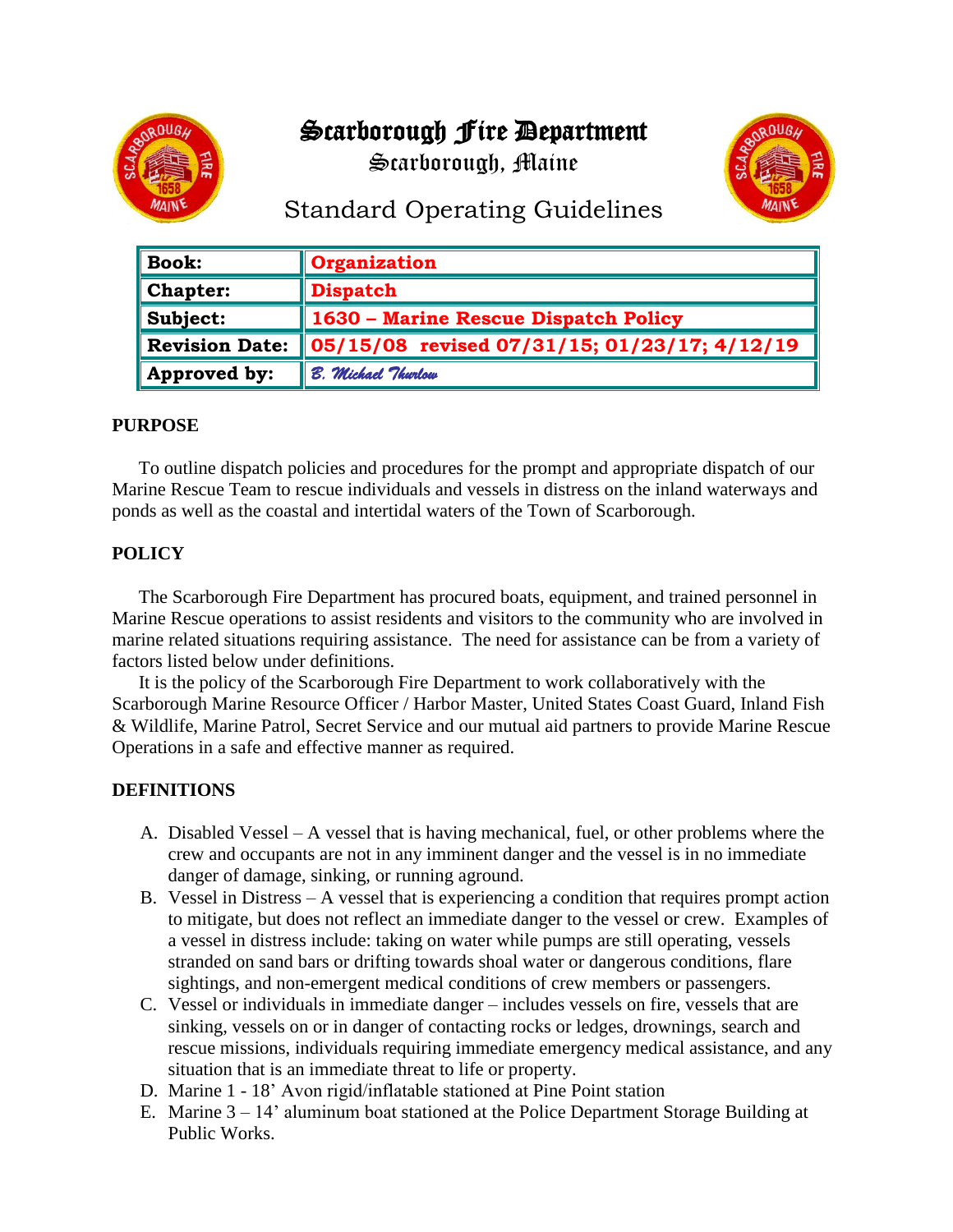- F. Marine 4 21' Boston Whaler stationed at the Pine Point Dock (in season)
- G. Marine 5 10' inflatable stationed at North Scarborough station
- H. MRO Marine Resource Officer / Harbormaster
- I. PFD Personal Floatation Device

#### **PROCEDURE**

- A. Information to gather from the reporting party:
	- a. Location of the incident (general physical location, obtain GPS coordinates if possible).
	- b. Number of souls on board (instruct them to don PFDs if they are not already wearing one and to deploy the vessel's anchor if they are able to based on the location or depth)
	- c. Nature of the problem
	- d. Description of the vessel & vessel name
	- e. Contact information (cell phone or VHF radio frequency they are monitoring. If they have a marine radio have them contact the rescue boats on Channel 81)
	- f. Any other pertinent information that could be helpful such as sea and weather conditions, direction of drift and any medical issues (see attached flow chart)
	- g. If not at sea obtain location of complainant or direct them to meet the IC. If possible keep the caller on the phone until responders make contact.
- B. General Dispatch Procedures Follow the attached Dispatch Decision Flow Chart
	- a. Calls for disabled vessels that are not in distress or danger
		- i. Identify the specific assistance the mariner requests
		- ii. Assist the mariner with making contact with the desired assistance (Sea Tow, marina, yacht club, friend, etc.)
		- iii. Notify the MRO
		- iv. Consider turning the call over to the Coast Guard to monitor, issue a notice to mariners broadcast, and assist with arranging assistance.
		- v. Monitor the situation or make arrangements to communicate with the disabled vessel periodically until the incident is resolved.
	- b. Calls for vessels in distress
		- i. Dispatch Box 814 for the appropriate marine units based on location as noted below
		- ii. Do not send an ambulance unless requested by the Incident Commander
		- iii. Notify the MRO.
	- c. Calls for vessels or individuals in immediate danger
		- i. Dispatch Box 814 for the appropriate marine units based on location as noted below
		- ii. Dispatch an ambulance to the Co-Op to stand by unless otherwise directed by the Incident Commander
		- iii. Notify the MRO.
		- iv. Notify Cape Elizabeth for their WET team, Saco for their boats as needed, or the Coast Guard, Marine Patrol, or IFW wardens when requested by the Incident Commander.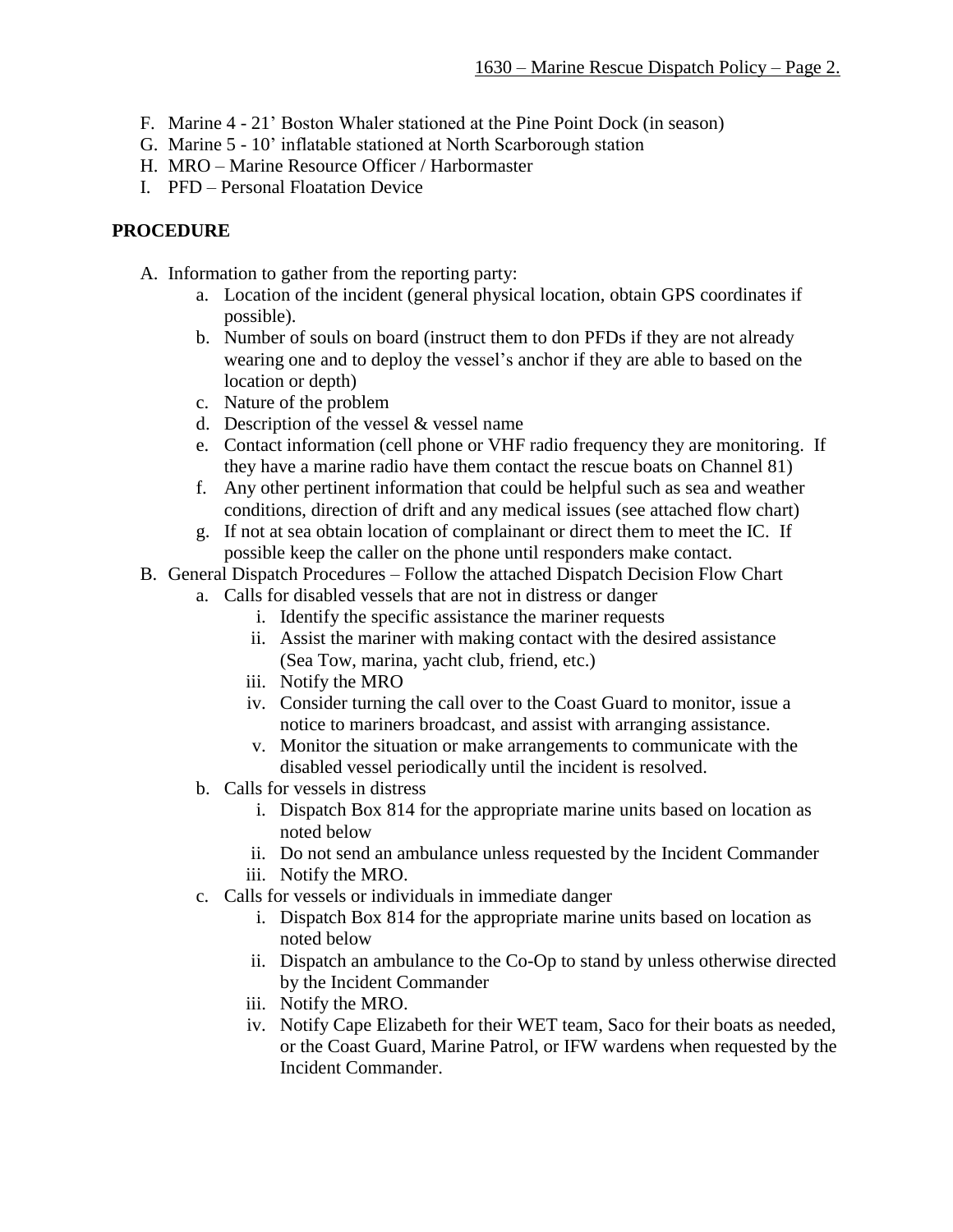- d. For calls along the immediate coast and tidal waters up to the railroad trestle, dispatch the area engine co, area ambulance, and the Marine Team. If a watercraft is far from shore, Dispatch the Marine Team, and an Ambulance to the Pine Point Co-Op.
- e. For inland calls on rivers north of the railroad trestle, streams, and ponds dispatch the Marine team along with the district engine and ambulance. The IC may also request a mutual aid asset as necessary for additional support resources.
- f. For calls on the Spurwink River dispatch the Marine team and the Cape WET team
- g. For mutual aid calls East of Two Lights dispatch the Marine team to trailer or motor to the South Portland boat launch near Spring Point Marina.
- h. For mutual aid calls in poor weather conditions or reduced visibility the IC should consider having the marine unit(s) trailer and launch at an alternate location only if it is safe to do so and conditions warrant based on a risk assessment.
- i. The Fire Department has reached an agreement with the Scarborough Beach State Park (SBSP) Lifeguards to assist with emergencies in the Higgins and Scarborough Beach areas during the summer season when staffed during the day. If requested by the IC, Dispatch should contact the Lifeguards by calling the Guard Shack at 883-2416 to deploy their Jet Ski to assist with surf rescue.
- j. Old Orchard Beach Fire also has a Jet Ski that can be requested by the IC as an additional resource for surf rescue calls in the Pine Point and Western Beach sections of Scarborough.

# Flare Sightings

- A. Upon notification of a flare sighting the dispatcher will consider this a vessel in distress call, dispatch the appropriate units, and notify the Coast Guard.
- B. The Marine Units will assemble and prepare but not launch until the IC has evaluated the situation and determined the need for any operations.
- C. The dispatcher shall attempt to get as much information as possible on the attached Flare Sighting Checklist from the reporting party.
- D. The IC shall attempt to make contact with the reporting party to continue gathering information about the flare sighting before deciding to commit resources:

# Cliff Rescues

A. Consider asking the IC if they would like the Cape WET team, Biddeford or Portland activated for certified High Angle Rescue personnel, equipment, and assistance.

# **REFERENCES**

- A. United State Coast Guard Check Sheets and standards
- B. SOP 3710 Marine Rescue Operations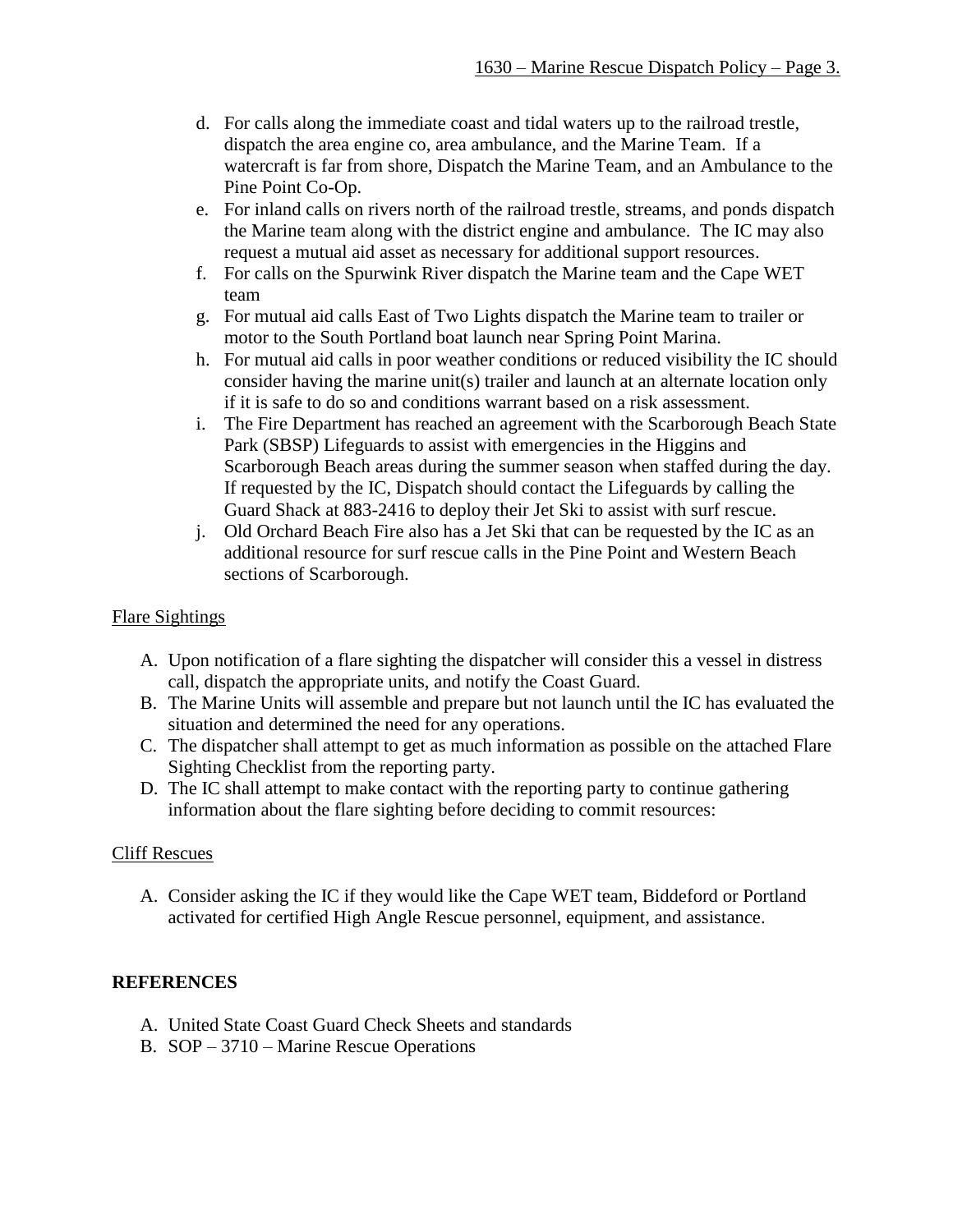

# **Marine Rescue Dispatch Decision Flow Chart**